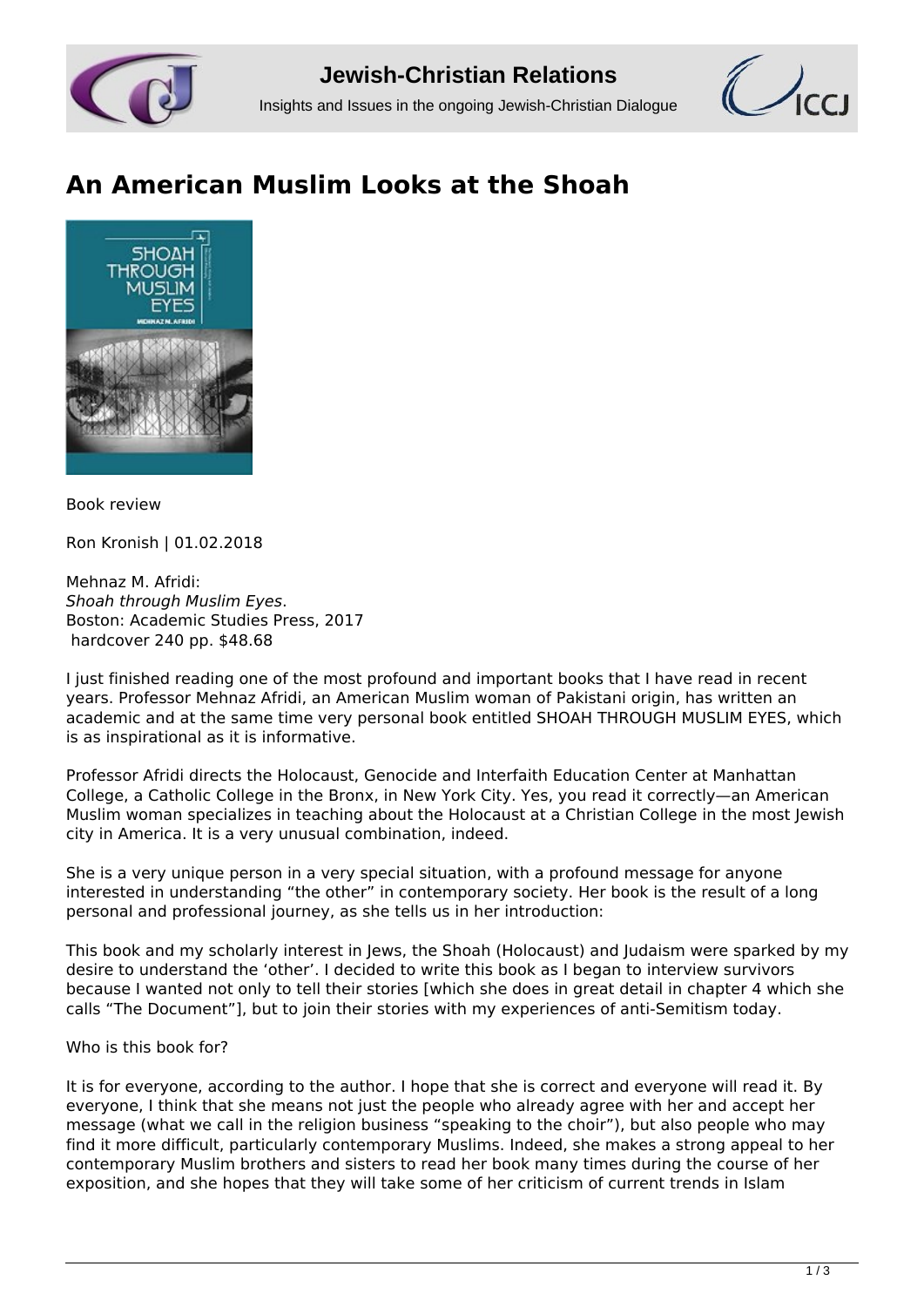seriously since she offers her critique as a religious Muslim:

As Muslims, we are taught to accept justice, truth and equality…. Contrary to the public perception in the contemporary world, the message of Islam has always been a universal one to me—encouraging tolerance, egalitarianism, and acceptance of other faiths and cultures.

Her understanding of Islam comes not only from her research and scholarship, but from having grown up in an open, pluralistic home and community. Throughout the book, she shares this message, based on poignant personal stories as well as her own professional reading and reflection.

One of Afridi's most important tasks in this book is to deconstruct denial of the Shoah, which, as she tells us in many places in the book is all too prevalent among contemporary Muslims. She is very direct and forthright in her critique of Holocaust deniers:

How can one deny the genocide and silent screams of so many lives lost during the Shoah? Do political differences make us inclined to separate ourselves from others to the point of denial and repression of one another's suffering? The denial of the Shoah is a crime against humanity. What is it about human beings that become undeniably repulsive when they deny the deaths of millions, knowingly avoid the evidence, and remain painfully silent? The silence that I refer to is the tacit silence and casual acknowledgements with Muslim communities and countries that the Shoah is a subject that is not discussed, and if discussed must be seen as relative to other discussions of suffering.

As Afridi points out towards the end of the book, she is part of a small group of Muslim scholars who are writing about the Shoah. This indeed is a very encouraging and inspiring phenomenon.

Will Muslims read this book? I don't know, but I hope so. I hope that modern Muslims—certainly those who are in academia and in public life as religious leaders and educators— will read it and be informed and inspired by it.

In the afterward of the book, Afridi returns to the subject of the goal of her book after someone asked her about it, and she replied:

I was fatigued by antisemitism and Islamophobia in the world, and I thought that the book might offer hope to Muslims, a different perspective. I do not know if the book will have great impact, but it might help to create a dialogue about the pain and suffering of 'the other'.

This book had a great impact on me. Not only did I learn a great deal about an important subject—the importance of remembering the Shoah and other genocides, with all their differences—but I also learned that the Shoah has to be understood in its uniqueness and at the same time with implications for all other genocides in the past and in our current era.

I hope that this book will have a great impact on many people. It should certainly be read by everyone who studies the Shoah and other genocides, and by everyone engaged in interreligious understanding and cooperation in today's world. Its deeply interreligious message concerning the need for greater understanding of the pain and suffering of the other is of paramount importance in our world where there is far too much ignorance, apathy, disinformation and misunderstanding, which leads to more and more hatred and violence.

This is a book for Jews as well as Muslims. I hope that many religious leaders, educators and activists in both religious communities, and in many academic communities in many places in the world will use it in educating about the other in new and inspiring ways that can make a difference in Jewish-Muslim relations in America, Israel and in many other places in our troubled world.